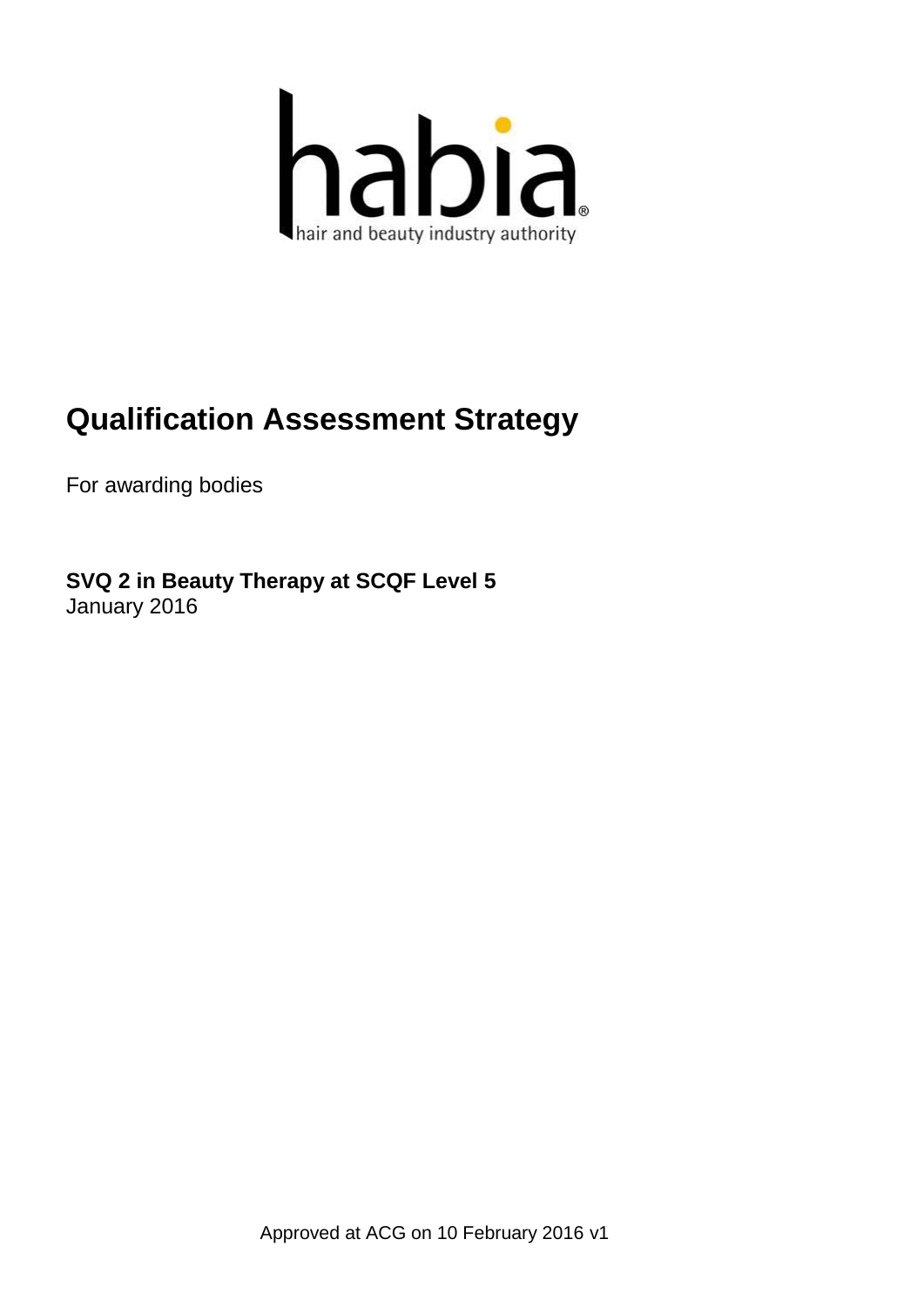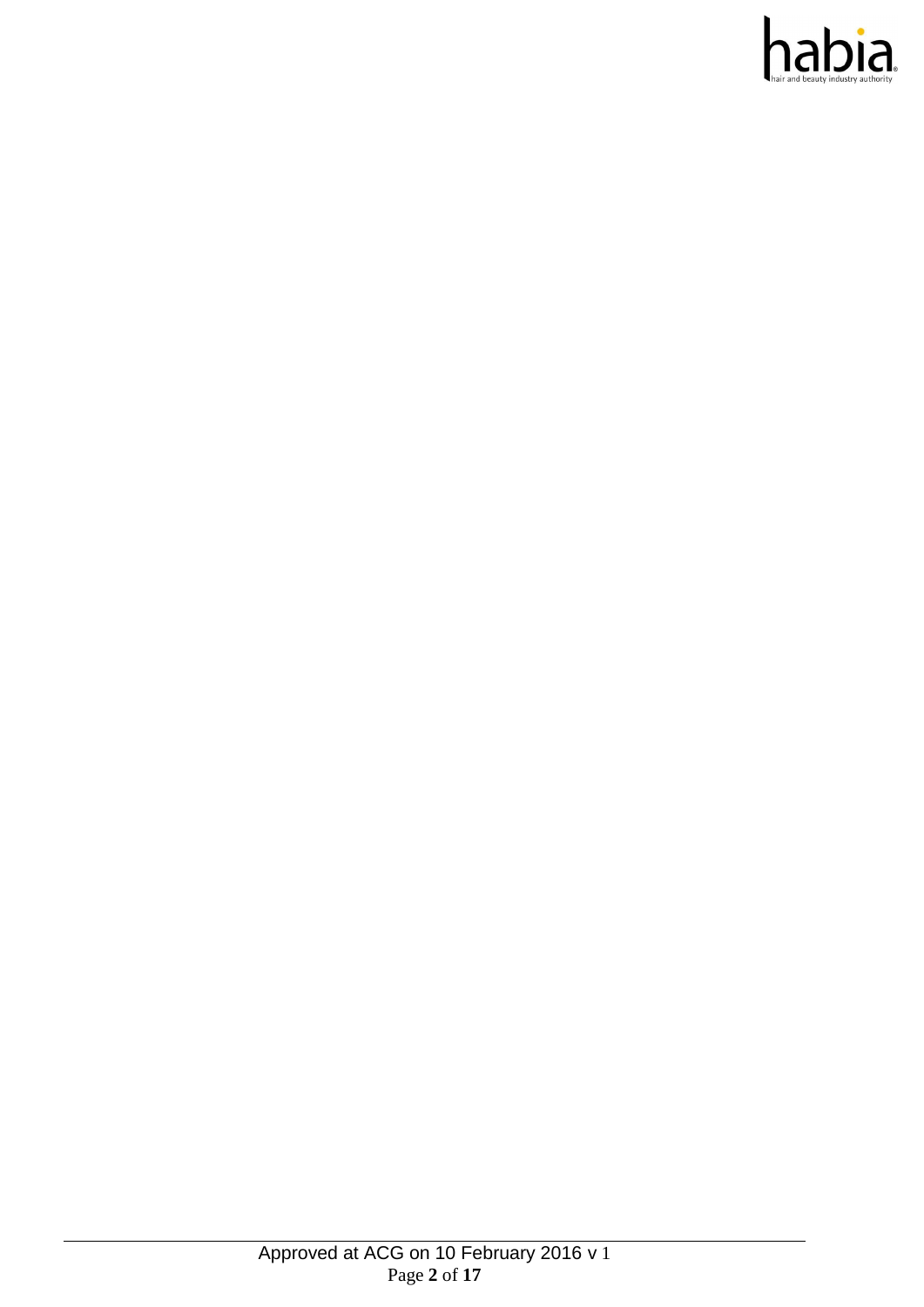

## **About Habia**

Habia is the Sector Skills Body (SSB) and industry authority for hair, barbering, beauty, nails and spa therapy. Our role is to create the standards that form the basis of all qualifications in hair and beauty including SVQs, Apprenticeships and Foundation degrees, as well as industry codes of practice.

Habia is also part of the SkillsActive Group, licensed by the UK Government as the SSC for active sport, leisure and wellbeing including the sport, fitness, outdoor activities, play work, caravan and hair and beauty sectors.

## **Purpose of the assessment strategy**

This Assessment Strategy has been produced by Habia in partnership with industry partners and awarding body partners to ensure the SVQ 2 in Beauty Therapy at SCQF Level 5 qualification, which has been developed after the approval of SkillsActive's review of the National Occupational Standards (NOS) for Beauty Therapy (2014), has credibility in the industry. It outlines the principles and requirements to be applied to the assessment of knowledge, understanding, performance and competence for this qualification and its associated units.

The following sections outline Habia's industry specific principles in regard to:

- External quality control of assessment
- Workplace assessment, inclusive of the use of simulation
- Assessment of knowledge and understanding
- Occupational competence requirements for those involved in the assessment process

These principles are in addition to the requirements that awarding bodies must adhere to for the delivery of qualifications, as required by the relevant qualification regulator for Scotland (SQA Accreditation). Awarding bodies may specify additional requirements for Centres, as they consider necessary in order to enhance the principles and quality of assessment.

This strategy supersedes and replaces all previous assessment strategies and supplementary guidance.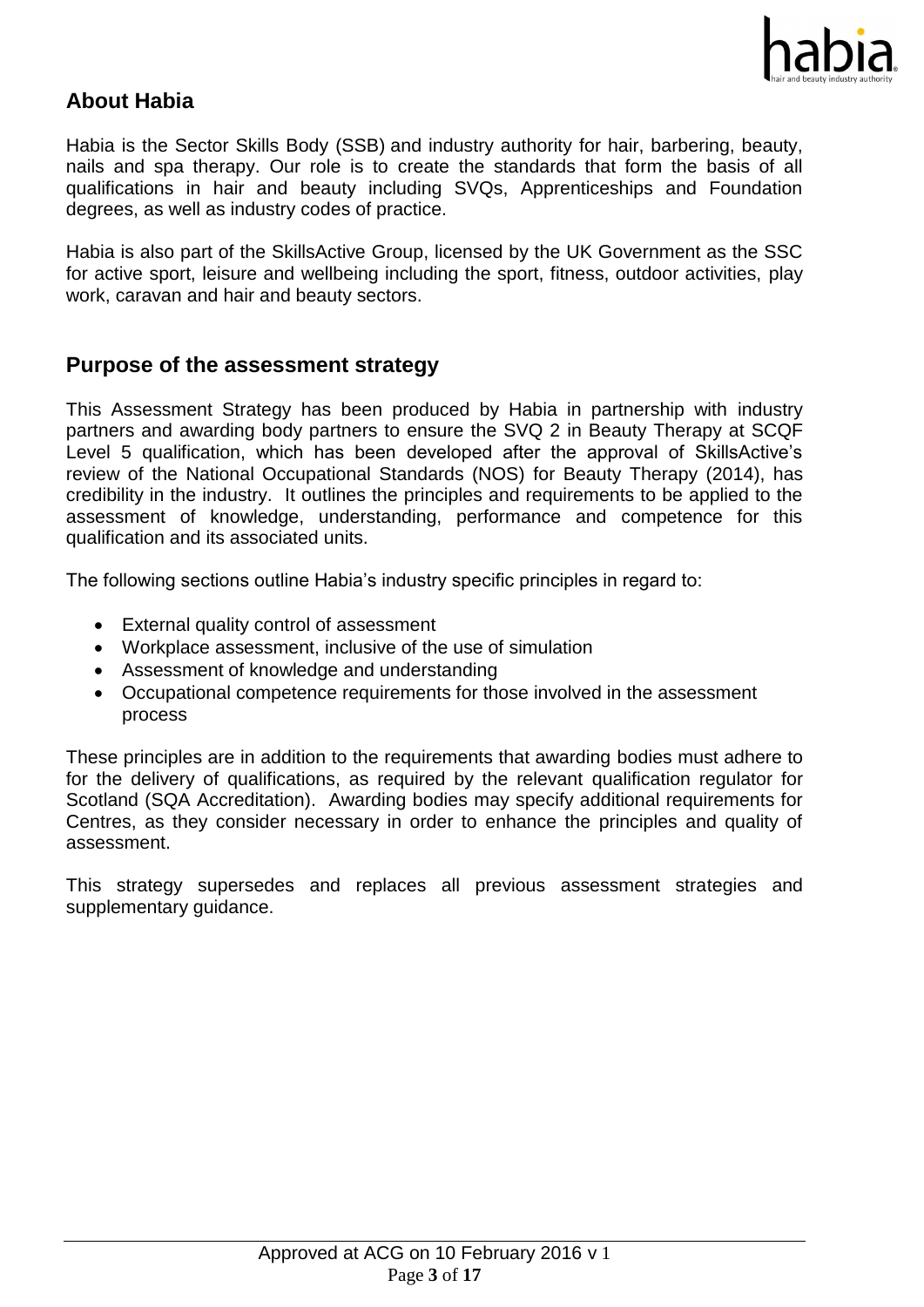

## **Contents**

| $\overline{1}$ |                                    | <b>About the qualification</b>                   | Page 4  |
|----------------|------------------------------------|--------------------------------------------------|---------|
|                | 1.1                                | <b>SVQ</b> structure                             | Page 4  |
|                |                                    |                                                  |         |
| 2 <sup>1</sup> |                                    | <b>External quality control of assessment</b>    | Page 5  |
|                | 2.1                                | Internal verification                            | Page 5  |
|                | 2.2                                | <b>External verification</b>                     | Page 5  |
|                | 2.3                                | <b>Risk Assessment</b>                           | Page 6  |
|                |                                    |                                                  |         |
| $\overline{3}$ |                                    | <b>Workplace assessment</b>                      | Page 7  |
|                | 3.1                                | Units where simulation is permitted              | Page 7  |
|                | 3.2                                | <b>Witness Testimony</b>                         | Page 7  |
|                |                                    |                                                  |         |
| $\overline{4}$ |                                    | <b>Assessment of knowledge and understanding</b> | Page 8  |
|                | 4.1                                | Supporting evidence                              | Page 8  |
|                | 4.2                                | <b>Mandatory Questions</b>                       | Page 8  |
|                | 4.3                                | E-Assessment                                     | Page 12 |
|                |                                    |                                                  |         |
| 5 <sup>5</sup> |                                    | Occupational competence requirements for those   | Page 12 |
|                | involved in the assessment process |                                                  |         |
|                | 5.1                                | Witness                                          | Page 12 |
|                | 5.2                                | Assessor                                         | Page 13 |
|                | 5.3                                | <b>Internal Verifier</b>                         | Page 14 |
|                | 5.4                                | <b>External Verifier</b>                         | Page 15 |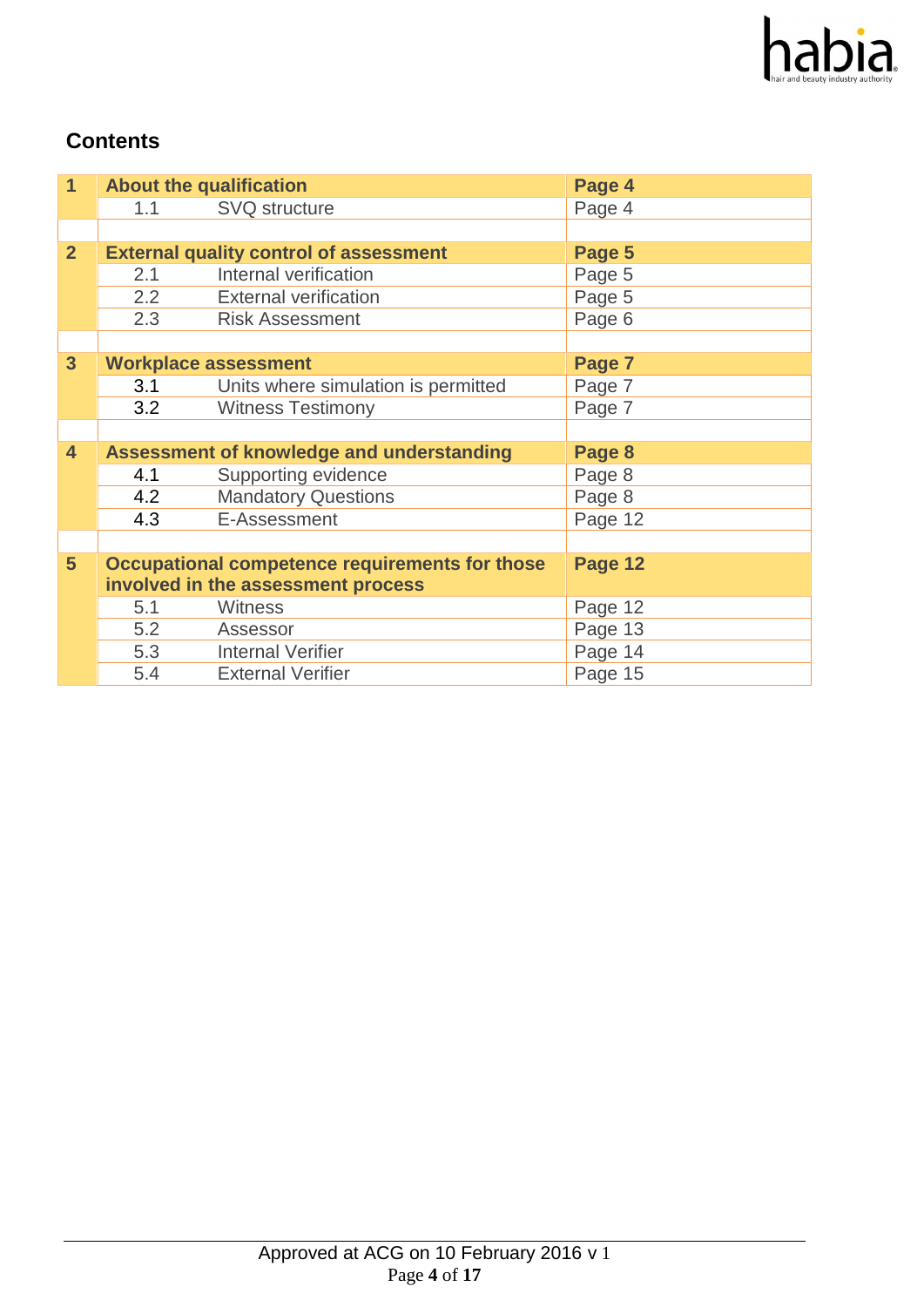

## **1. About the qualification**

The purpose of the SVQ 2 in Beauty Therapy at SCQF Level 5 qualification confirms occupational competence and provides learners with the knowledge, skills and understanding to be a Beauty Therapist.

| <b>SCQF overall level</b>                   |                                                                |
|---------------------------------------------|----------------------------------------------------------------|
| <b>Learner entry</b><br><b>requirements</b> | There are no formal entry requirements for this qualification. |

#### **1.1 SVQ structure**

| <b>SSC code</b>                          | <b>Unit title</b>                                                                | <b>SCQF</b><br>level | <b>SCQF</b><br>credit |
|------------------------------------------|----------------------------------------------------------------------------------|----------------------|-----------------------|
|                                          | <b>Mandatory units - 8 units must be achieved</b>                                |                      |                       |
| SKACHB12                                 | Develop and maintain your effectiveness at work                                  | 5                    | 3                     |
| SKABT4                                   | Provide facial skin care treatment                                               | 5                    | 9                     |
| SKABT5                                   | Enhance the appearance of the eyebrows                                           | 5                    | 4                     |
| SKABT6                                   | Enhance the appearance of the eyelashes                                          | 5                    | 5                     |
| SKABT7                                   | Carry out waxing services                                                        | 5                    | $\overline{7}$        |
| SKABT10                                  | Provide make-up services                                                         | 5                    | 6                     |
| SKANS <sub>2</sub>                       | Provide manicure services                                                        | 5                    | 6                     |
| SKANS3                                   | Provide pedicure services                                                        | 5                    | 6                     |
| Optional units - 1 unit must be achieved |                                                                                  |                      |                       |
| SKACHB13                                 | Fulfil salon reception duties                                                    | 5                    | 5                     |
| SKABT8                                   | Provide threading services                                                       | 6                    | $\overline{7}$        |
| SKABT11                                  | Instruct clients in the use and application of skin care<br>products and make-up | 5                    | $\overline{7}$        |
| SKABT24                                  | Provide self-tanning services                                                    | 5                    | 3                     |
| SKANS6                                   | Provide gel polish services                                                      | 5                    | 8                     |
| SKAST1                                   | Assist with spa operations                                                       | 4                    | 4                     |

To be awarded the SVQ 2 in Beauty Therapy at SCQF Level 5 qualification the learner must achieve 9 units; 8 mandatory units and 1 optional unit.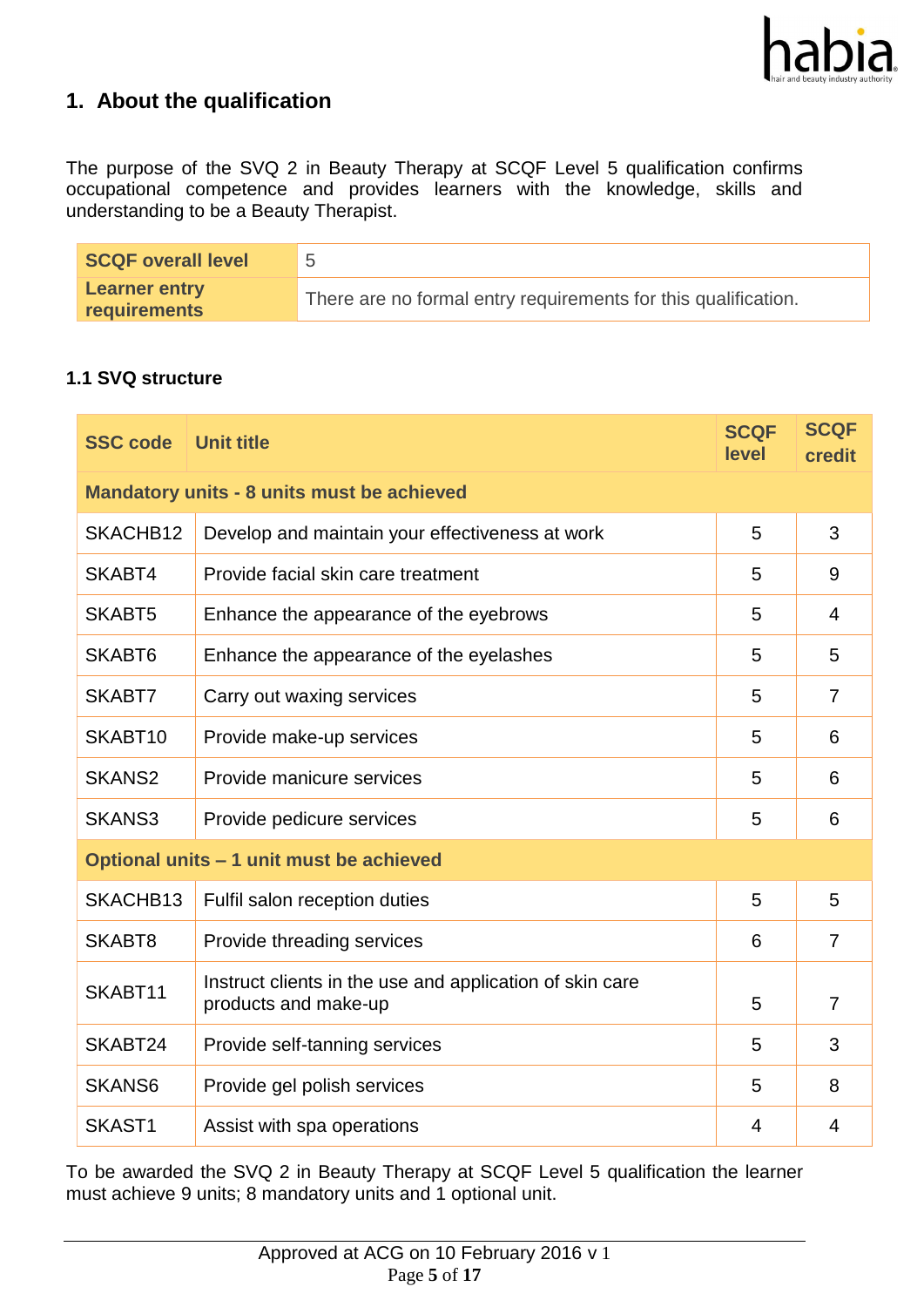

## **2. External quality control of assessment**

The monitoring and standardisation of assessment decisions must be achieved through robust assessment, internal and external quality assurance systems. These must be reliable, transparent and fit for purpose and, must comply with the requirements of the qualifications regulator.

## **2.1 Internal Verification**

Centres must, in line with regulatory guidance, have an effective internal verification strategy and processes in place to ensure learners are assessed fairly and consistently, and that standards are being met.

To ensure all assessment activities are valid and effective and that Assessors' decisions are accurate, a Centre's internal verification process should:

- Identify effective Internal Verifiers who are responsible for implementing these processes. If necessary identify a coordinating Internal Verifier who manages the process.
- Produce an effective internal verification policy
- Produce and maintain a clear audit trail of decision making and action
- Produce an internal verification schedule of assessment activities and assessment decisions
- Produce a training and standardisation plan for all those involved in internal verification
- Produce an improvement plan.

Internal Verifiers should observe Assessors performing learner assessments at regular intervals according to awarding body guidelines, risk rating and the experience of the Assessor. The reliability, validity and authenticity of evidence must be checked during these observations.

An Internal Verifier cannot internally verify either assessment activities they have produced or assessment decisions they have made.

## **2.2 External Verification**

To ensure successful monitoring and standardisation of the assessment activities made by a Centre, the assessment decisions made by an Assessor, and the Centre's internal verification processes, an awarding body must have in place a robust external verification system with clear and effective arrangements to ensure consistency in quality. The mechanisms required to achieve this are outlined by the qualification regulator.

In addition to the qualification regulator's requirements, all external quality assurance reports and other data relating to a Centre must be reviewed by the awarding body. Where any risks are identified relating to the quality control of assessment, the awarding body must have in place an effective risk management and rating system to determine, depending on a Centre's level for risk, the appropriate external quality assurance, monitoring, support and control that should be put in place.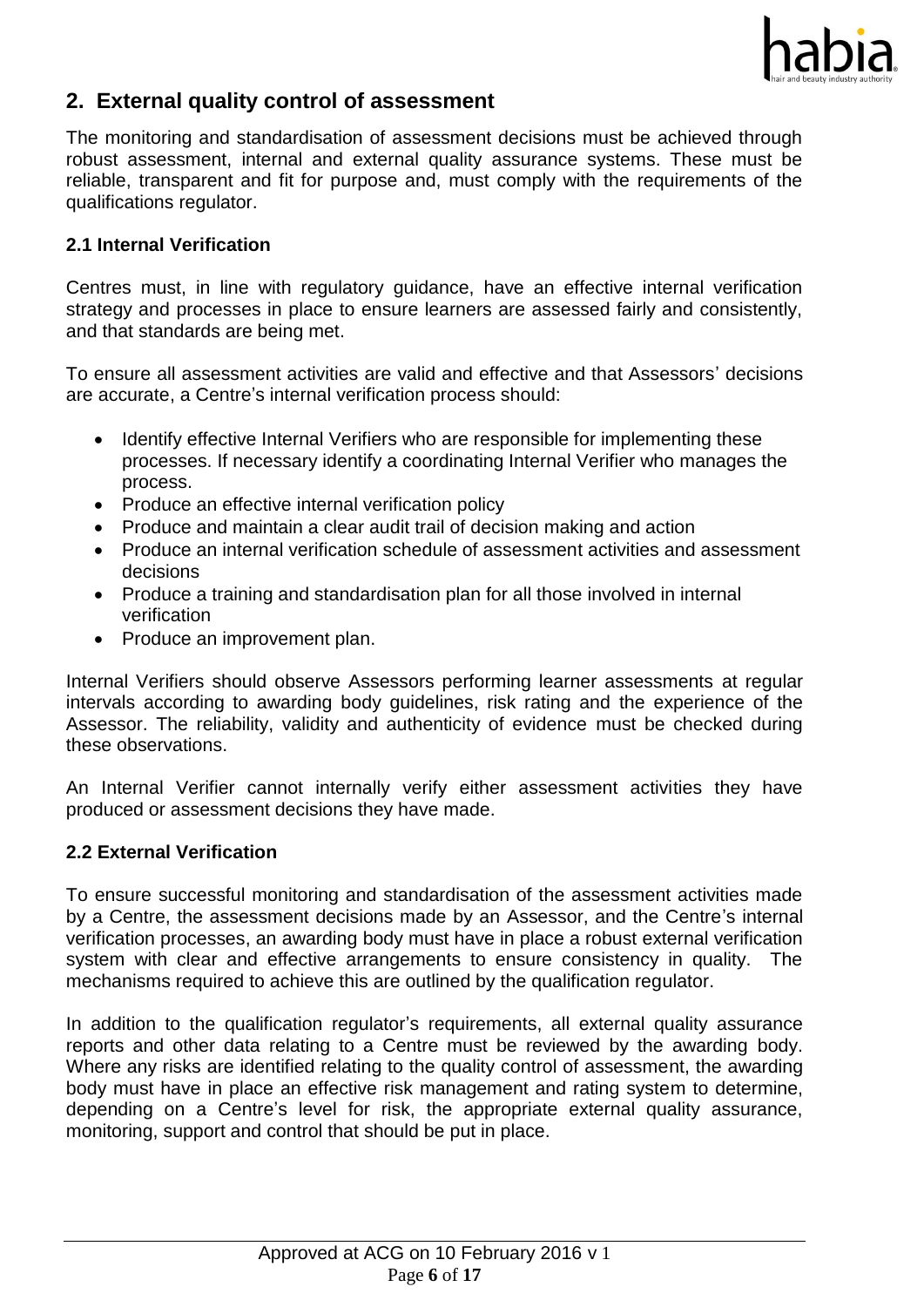

## **2.3 Risk Assessment**

All awarding bodies are required to implement effective risk management and rating systems to help protect the integrity of the qualification, safeguard assessment and verification processes and ensure standards are maintained. These systems should also focus on:

- Conflict of interest any personal or professional relationship between learners, Assessors, Internal Verifiers and External Verifiers should be declared.
- Adherence to Centre approval criteria Centres should be continually monitored in addition to its delivery to ensure that the integrity of the qualification is maintained.

Where risk is identified through these systems, awarding bodies will need to act accordingly to ensure the Centre is performing to an acceptable level. This may include, but is not limited to:

- $\bullet$  Inspection/spot visit(s)
- Additional monitoring of assessment activities and/or internal verification processes
- Verifying a sample of learners work from each Assessor over an agreed period of time
- Appointment of Independent Verifiers
- Training and development
- Or other action appropriate to the risk.

Awarding bodies should be able to demonstrate a risk assessment has been carried out for each Centre and a strategy to minimise any risk identified has been implemented.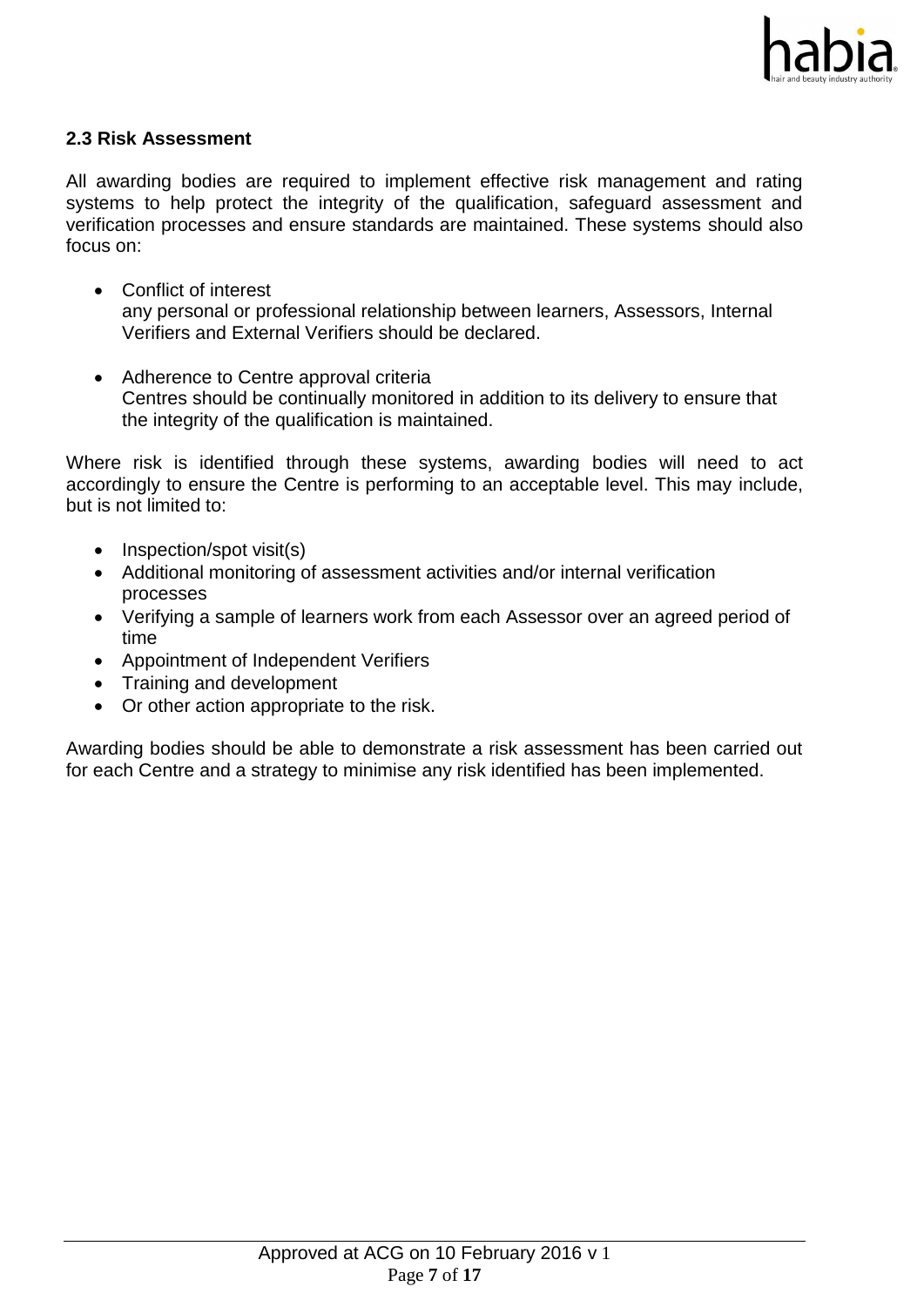

## **3. Workplace assessment**

Learners are expected to demonstrate competence to the standards required over a period of time. Therefore, to ensure validity, evidence should be naturally occurring and collected through performance in the workplace.

It is acknowledged not all employers' workplaces are the same; therefore assessment conditions may not be identical. However to safeguard the integrity of the qualification and ensure a robust and consistent approach to assessment, the Assessor must ensure the assessment conditions reflect, as far as possible, those to which the learner is expected to work.

A holistic approach towards the collection of evidence for this qualification is encouraged. The focus should be assessing activities generated in the workplace, through naturally occurring evidence, rather than focusing on specific tasks. Taken as a whole, the evidence must show the learner meets all learning outcomes and assessment criteria across the scope/range consistently, over a period of time. It should be clear where each learning outcome/assessment criteria has been covered and achieved.

It is imperative the learner is not placed under more, or less, pressure than normally found in the workplace during assessment. It could be the case the learner may feel more pressure simply because he or she is being assessed.

#### **3.1 Units where simulation is permitted**

Simulation is not acceptable for any units within this qualification.

#### **3.2 Witness Testimony**

A Witness testimony, a statement made by someone present while the learner was performing an activity on-the-job, may be used to support the assessment process and where permitted by the awarding body.

Witness testimony should only be used as an additional method of assessment when all observations have been carried out by an Assessor.

Where Witnesses are used,

- Evidence must be available that demonstrates the individual has the necessary expertise in the area for which they are providing the testimony.
- Any relationship they have with a learner must be declared to the Assessor to determine the value of the testimony provided.
- They must be fully briefed and clear about the purpose of their testimony, it will only be regarded as supporting/supplementary evidence and the final decision regarding the learner's ability to meet the evidence requirements will be the responsibility of the Assessor.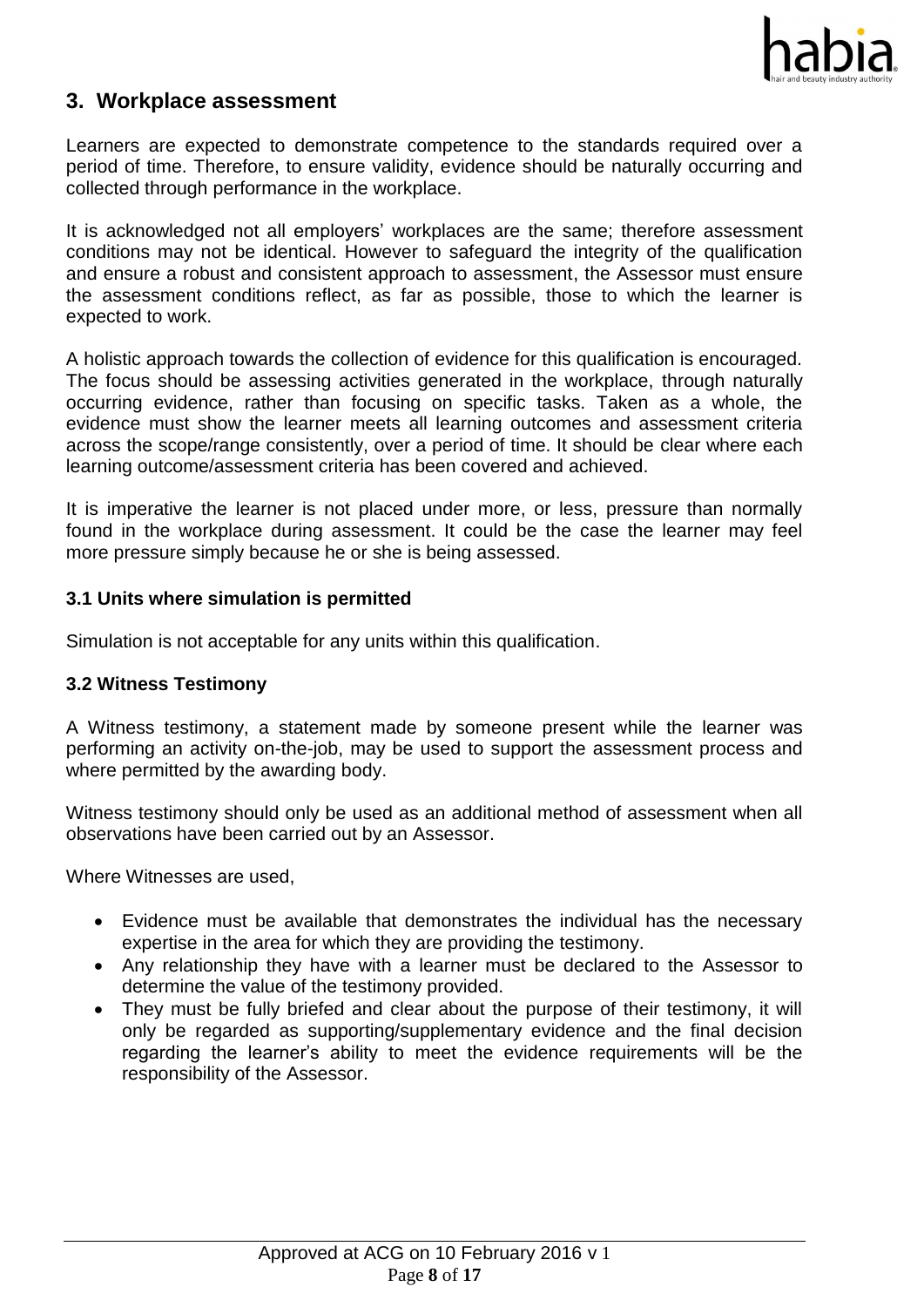

## **4. Assessment of knowledge and understanding**

It is acknowledged the assessment of knowledge and understanding may take place in a different environment, for example a college or another environment which is not the immediate workplace.

The knowledge and understanding required by a learner to support performance in the workplace is detailed within the knowledge and understanding criteria of the Beauty Therapy National Occupational Standards (NOS). It is the responsibility of awarding bodies to ensure Centres are aware of these and have sufficient resources and arrangements in place to support learners to achieve these requirements of this qualification.

## **4.1 Supporting evidence**

Evidence produced by learners must be valid, sufficient, reliable, authentic and current and relate directly to specific assessment criteria. Types of acceptable evidence are valid, but are not limited to:

- Professional discussion
- Portfolio of evidence
- Reflective diary on own practice in an appropriate working environment
- Written assignments
- Projects/case studies
- **•** Coursework
- Task based controlled assessment

## **4.2 Mandatory Questions**

As a minimum requirement, Awarding Bodies are required to develop appropriate externally set questions to cover the critical areas of knowledge and understanding listed below:

| <b>SSC Code   Unit Title</b> |                                       | <b>Knowledge areas</b>                                                                                                                                                                                                                     |
|------------------------------|---------------------------------------|--------------------------------------------------------------------------------------------------------------------------------------------------------------------------------------------------------------------------------------------|
| SKABT4                       | Provide facial skin<br>care treatment | K22 the contra-indications requiring medical referral<br>and why<br>K23 how to recognise contra-indications that would<br>prevent or restrict treatment<br>K30 the reasons for and benefits of using different<br>types of facial products |
|                              |                                       | K32 the methods used to safely extract comedones<br>from the skin<br>K33 the different types of massage techniques and<br>their effects<br>K37 the anatomy and physiology of the face and neck                                             |
|                              |                                       | how environmental and lifestyle factors affect the<br>K38<br>condition of the skin                                                                                                                                                         |
|                              |                                       | K39 how the natural ageing process affects facial<br>skin and muscle tone                                                                                                                                                                  |
|                              |                                       | K40 possible contra-actions which may occur, how to<br>deal with them and what advice to give to clients                                                                                                                                   |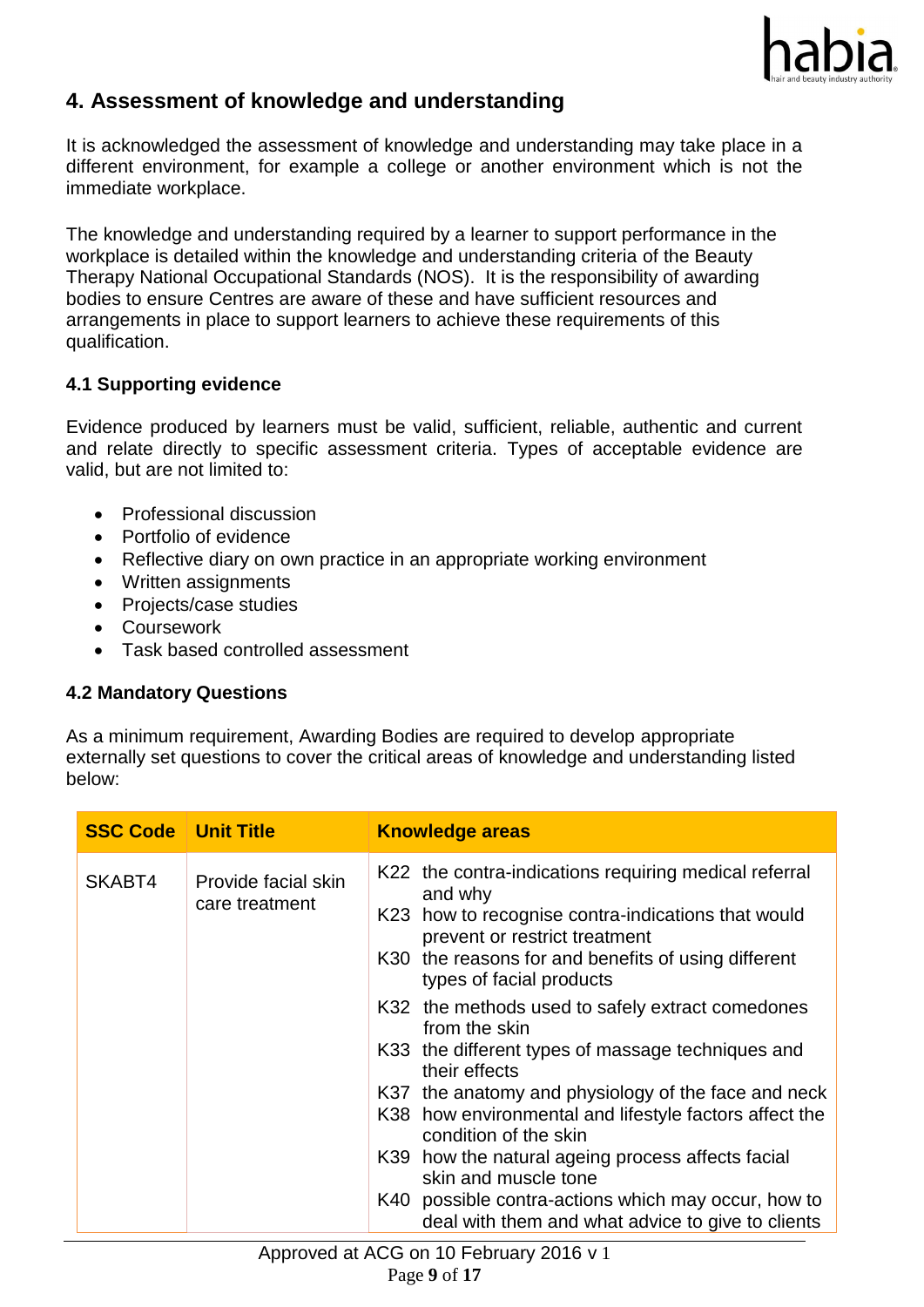

| SKABT5 | Enhance the<br>appearance of the<br>eyebrows  | K21 the contra-indications requiring medical referral<br>and why<br>K22 how to recognise contra-indications that would<br>prevent or restrict the service<br>K25 the procedure for carrying out a skin sensitivity<br>test prior to eyebrow enhancement services<br>K26 the reasons for carrying out a skin sensitivity test<br>and recording the results<br>K31<br>hair colour characteristics and how they can<br>affect the tint development time<br>K33 how oxidisation affects the shelf life of tint and at<br>what point in the tinting process the tint should<br>be mixed<br>K34 the possible contra-actions that may occur, how<br>to deal with them and what advice to give to the<br>client<br>K37 the features and benefits of using automatic and<br>manual tweezers<br>K42 the types of soothing agents available and their<br>effects on the eye area                                                                                                                                                                                                                                  |  |
|--------|-----------------------------------------------|--------------------------------------------------------------------------------------------------------------------------------------------------------------------------------------------------------------------------------------------------------------------------------------------------------------------------------------------------------------------------------------------------------------------------------------------------------------------------------------------------------------------------------------------------------------------------------------------------------------------------------------------------------------------------------------------------------------------------------------------------------------------------------------------------------------------------------------------------------------------------------------------------------------------------------------------------------------------------------------------------------------------------------------------------------------------------------------------------------|--|
| SKABT6 | Enhance the<br>appearance of the<br>eyelashes | K21 the contra-indications requiring medical referral<br>and why<br>K22 how to recognise contra-indications that would<br>prevent or restrict the service<br>K25 the procedure for carrying out a skin sensitivity<br>test prior to eyelashes enhancement services<br>K26 the reasons for carrying out a skin sensitivity test<br>and recording the results<br>how the client's hair colour characteristics can<br>K31<br>affect the development time<br>K33 how oxidisation affects the shelf life of tint and at<br>what point in the tinting process the tint should<br>be mixed<br>K38 the advantages and disadvantages of different<br>eyelash extension systems<br>K39 the possible contra-actions that can occur, how<br>to deal with them and what advice to give to<br>clients<br>K40 the structure and cycle of hair growth<br>K41 the basic structure and function of the eye<br>K43 the reasons for removing excess adhesive<br>throughout the lash application process<br>K45 the recommendation of professional removal of<br>single and flare lash systems and why this is<br>important |  |
| SKABT7 | Carry out waxing<br>services                  | K22 the contra-indications requiring medical referral<br>and why<br>how to recognise contra-indications that would<br>K23<br>prevent or restrict the service<br>K26 the reasons why it is advisable to<br>conduct a skin sensitivity test prior to                                                                                                                                                                                                                                                                                                                                                                                                                                                                                                                                                                                                                                                                                                                                                                                                                                                     |  |

Approved at ACG on 10 February 2016 v 1 Page **10** of **17**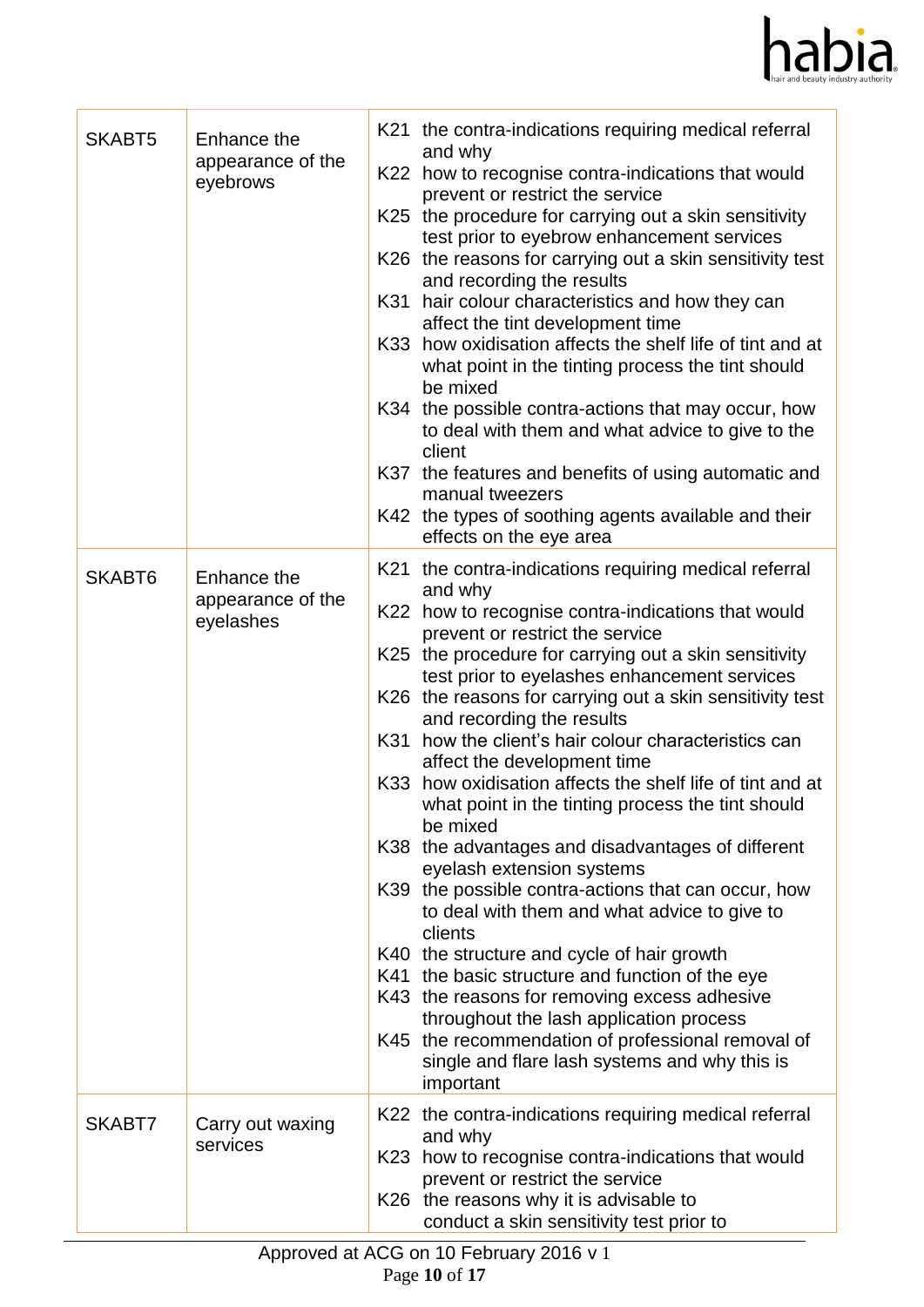

|        |                               | waxing services<br>K27 the reasons for conducting a thermal test patch<br>procedure and for trimming over long hair prior to<br>the waxing service<br>K35 the precautions which need to be taken when<br>removing hair around conditions which restrict<br>the treatment<br>K36 the advantages, disadvantages and limitations of<br>waxing treatments<br>K37 other methods of hair removal and the effect of<br>these methods on the waxing process<br>K40 the contra-actions that may occur, how to deal<br>with them and what advice to give to clients<br>K41 the structure and functions of the skin and hair<br>K42 the hair growth cycle, the different types of hair<br>growth and the causes of hair growth                                                                                                                                                                                                                                                     |
|--------|-------------------------------|-------------------------------------------------------------------------------------------------------------------------------------------------------------------------------------------------------------------------------------------------------------------------------------------------------------------------------------------------------------------------------------------------------------------------------------------------------------------------------------------------------------------------------------------------------------------------------------------------------------------------------------------------------------------------------------------------------------------------------------------------------------------------------------------------------------------------------------------------------------------------------------------------------------------------------------------------------------------------|
| SKABT8 | Provide threading<br>services | K22 the contra-indications requiring medical referral<br>and why<br>K23 how to recognise contra-indications that would<br>prevent or restrict the service<br>K27 the reasons for cutting stray and over long hairs<br>prior to commencing the threading service<br>K28 the reasons for using new thread for each new<br>treatment area<br>K35 the advantages and disadvantages of threading<br>K37 how threading techniques can be adapted to<br>avoid repetitive strain injury<br>K38 the implications of using the mouth threading<br>technique when wearing braces, false teeth and<br>crowns<br>other methods of hair removal and the effect of<br>K39<br>these methods on the threading service<br>K40 the contra-actions that may occur, how to deal<br>with them and what advice to give to clients<br>K41 the structure and function of the skin and the hair<br>K42 the hair growth cycle, the different types of hair<br>growth and the causes of hair growth |
| SKAST1 | Assist with spa<br>operations | K8<br>the cleaning regimes which must be followed in<br>spa work areas to avoid the spread of infection<br>K11 the recommended operating temperatures and<br>humidity levels for wet and treatment areas<br>K13 how to test and interpret results of water and<br>chemical concentrations<br>K14 the main types of air and waterborne infections<br>that can affect spa environments and clients<br>K18 the importance of regularly checking client<br>wellbeing<br>K19 the possible dangers of chemical and equipment<br>misuse<br>K20 the importance of regular water intake during spa<br>treatments for both staff and clients<br>K21 the recommended spa treatment times for wet                                                                                                                                                                                                                                                                                   |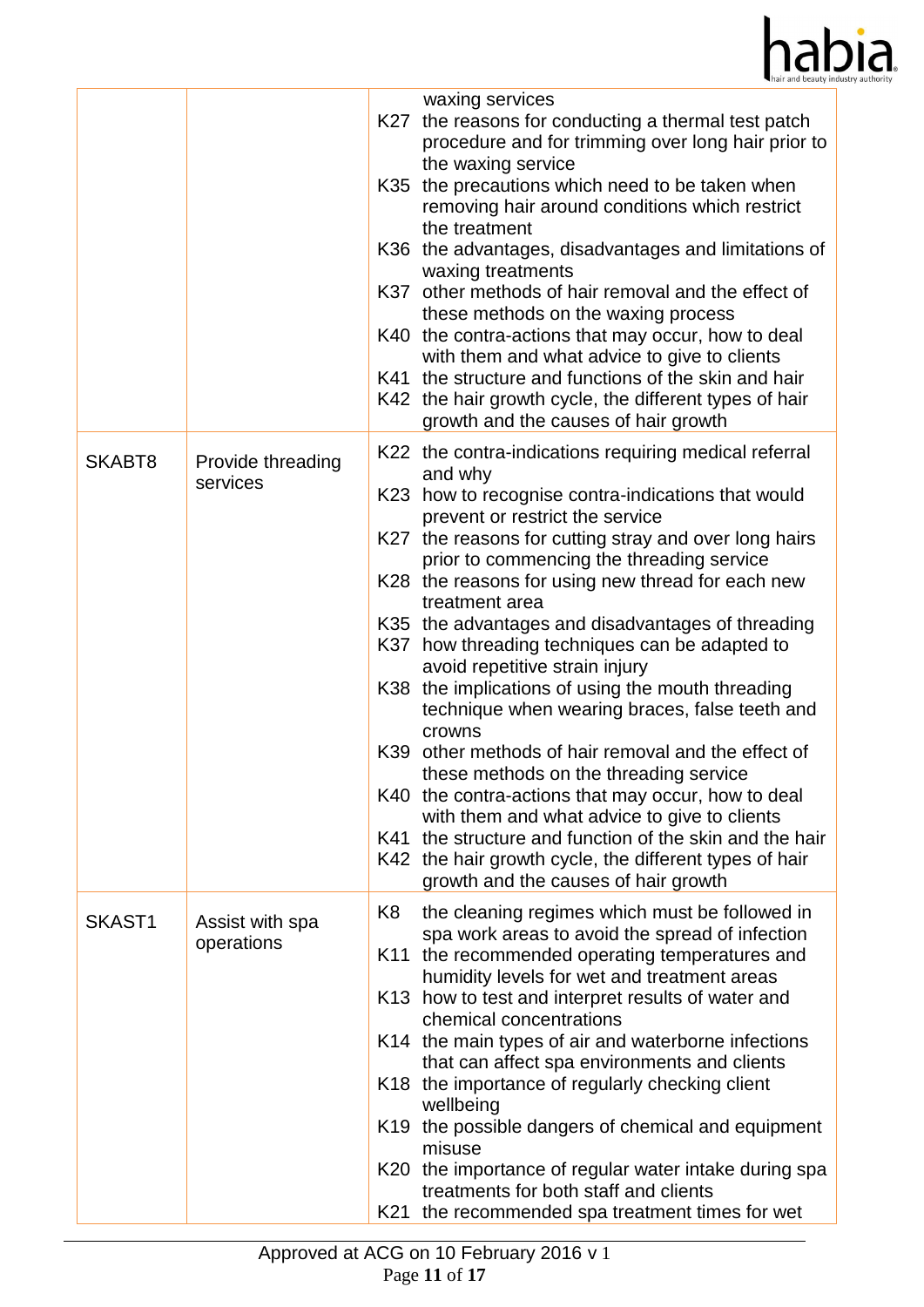

|                    |                                  | areas and the potential risks of exceeding them<br>K22 the possible contra-actions which can occur spa<br>treatment sessions and how to deal with them<br>K23 the legal and organisational requirements for the<br>shutdown of spa treatment areas and the<br>completion of operational records for which you<br>are responsible                                                                                                                                                                                                                                                                                                                                                                                               |
|--------------------|----------------------------------|--------------------------------------------------------------------------------------------------------------------------------------------------------------------------------------------------------------------------------------------------------------------------------------------------------------------------------------------------------------------------------------------------------------------------------------------------------------------------------------------------------------------------------------------------------------------------------------------------------------------------------------------------------------------------------------------------------------------------------|
| SKANS <sub>2</sub> | Provide manicure<br>services     | K23 how to recognise contra-indications that would<br>prevent or restrict the service and why<br>K24 the contra-indications requiring medical referral<br>and why<br>K26 the different types of treatable skin and nail<br>conditions<br>K28 the different natural nail shapes you are likely to<br>come across during manicure services<br>K35 the effects of massage techniques on the nails,<br>skin, muscles and underlying structures<br>conditions<br>K40 the anatomy of the hand and lower arm<br>K41 the structure of the nail<br>K42 the process of nail growth<br>K43 the function and structure of the skin<br>K44 the contra-actions that could occur, how to deal<br>with them and what advice to give to clients |
| SKANS3             | Provide pedicure<br>services     | K23 how to recognise contra-indications that would<br>prevent or restrict the service and why<br>K24 the contra-indications requiring medical referral<br>and why<br>K26 the different types of treatable skin and nail<br>conditions<br>K28 the different natural nail shapes you are likely to<br>come across during pedicure services<br>K35 the effects of massage techniques on the nails,<br>skin, muscles and underlying structures<br>conditions<br>K40 the anatomy of the foot and lower leg<br>K41 the structure of the nail<br>K42 the process of nail growth<br>K43 the function and structure of the skin<br>K44 the contra-actions that could occur, how to deal<br>with them and what advice to give to clients |
| SKABT24            | Provide self-tanning<br>services | K22 how to recognise contra-indications that would<br>prevent or restrict the treatment<br>K23 the contra-indications requiring medical referral<br>and why                                                                                                                                                                                                                                                                                                                                                                                                                                                                                                                                                                    |
|                    |                                  | K25 the procedure for carrying out a skin sensitivity<br>test prior to self-tanning<br>K26 the reasons for carrying out a skin sensitivity test<br>prior to self-tanning and recording the results                                                                                                                                                                                                                                                                                                                                                                                                                                                                                                                             |
|                    |                                  | K29 the reasons for exfoliating and moisturising the                                                                                                                                                                                                                                                                                                                                                                                                                                                                                                                                                                                                                                                                           |
|                    |                                  |                                                                                                                                                                                                                                                                                                                                                                                                                                                                                                                                                                                                                                                                                                                                |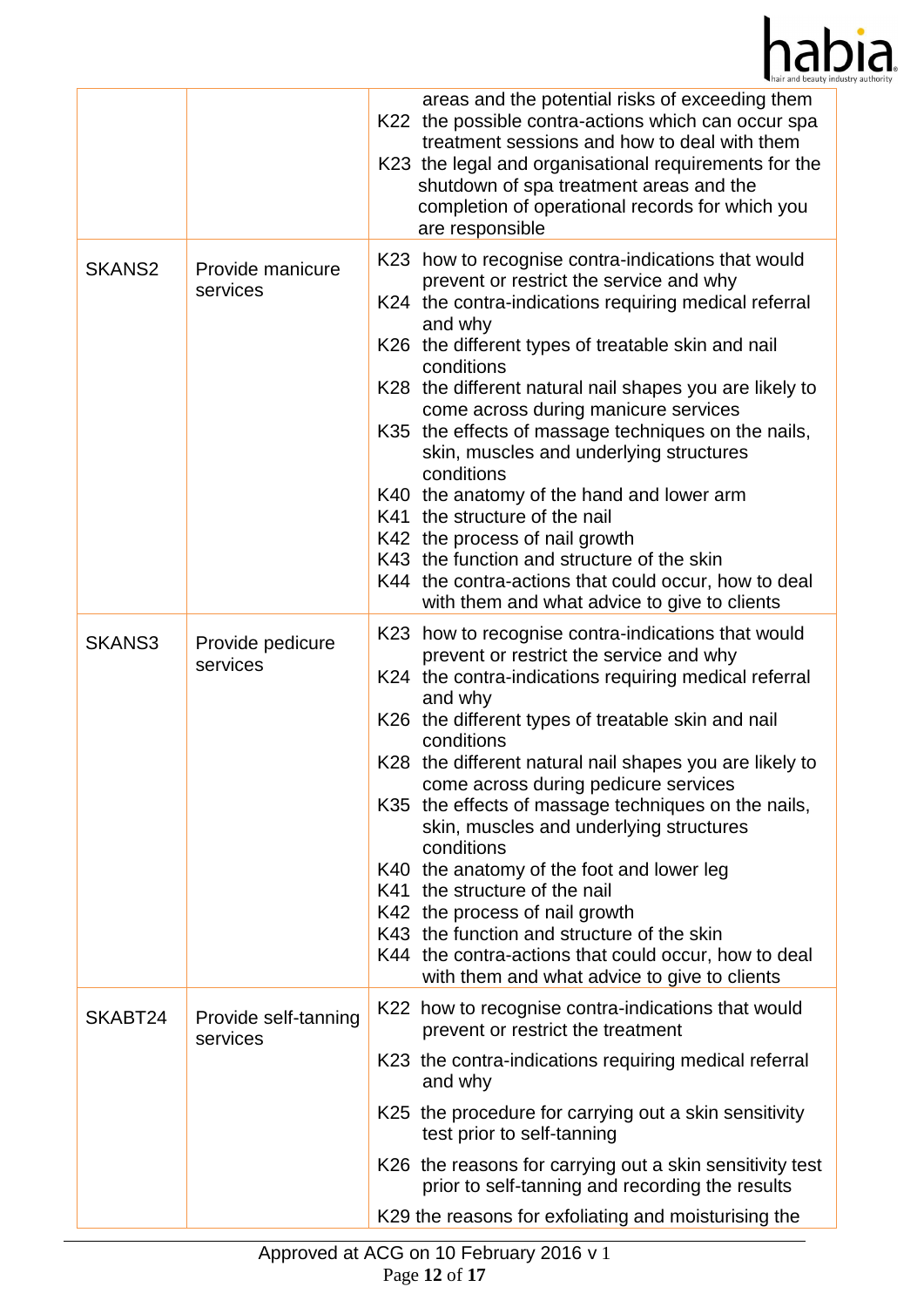

| Thair and beauty                                                                                       |
|--------------------------------------------------------------------------------------------------------|
| skin prior to self-tanning                                                                             |
| K31 the meaning of psi and why this is adjusted to<br>suit the size of area and coverage required      |
| K32 the potential risks associated with the use of<br>pressurised spray tanning equipment              |
| K33 the importance of using equipment with a<br>pressure gauge                                         |
| K35 the types of problems that can occur with spray<br>tanning equipment and how to correct them       |
| K38 the effects of self-tanning products on the skin                                                   |
| K39 the structure of the skin                                                                          |
| K40 the different types of skin pigmentation disorders<br>and how they may affect the self-tan result  |
| K42 how and when to use tanning correctors                                                             |
| K46 the contra-actions that can occur as a result of<br>self-tanning and the advice to give to clients |

All externally set questions must be carried out under closed book conditions. The confidentiality of the questions and answers must be maintained under secure conditions.

## **4.3 E-Assessment**

Where e-assessment is used, it must meet the requirements of the regulator and have prior approval from awarding bodies to ensure the criteria is assessed to the standard required and, the tool(s) utilised are reliable, sufficient, valid and current.

Awarding bodies must provide Centres with advice and guidance as to the hardware, operating systems and installation requirements and provide technical support to Centre's upon request.

## **5. Occupational competence requirements for those involved in the assessment process**

The occupational expertise of Witnesses, Assessors and those responsible for the internal/external verification of this qualification is one of the key factors underpinning valid, fair and reliable assessment. Therefore, ensuring the integrity and professionalism of this workforce is of paramount importance and they must be given sufficient time to carry out their role effectively.

## **5.1 Witness**

The role of the Witness is to submit evidence to the Assessor regarding the competence of the learner in meeting the standards identified in any given unit. This evidence must directly relate to the learner's performance in the work place which has been observed first hand by the Witness. Therefore, those who could fulfil the role of a Witness for this qualification could include, but are not limited to:

Therapist **Receptionist CONFIDENT CONFIDENT CONFIDENT CONFIDENT CONFIDENT**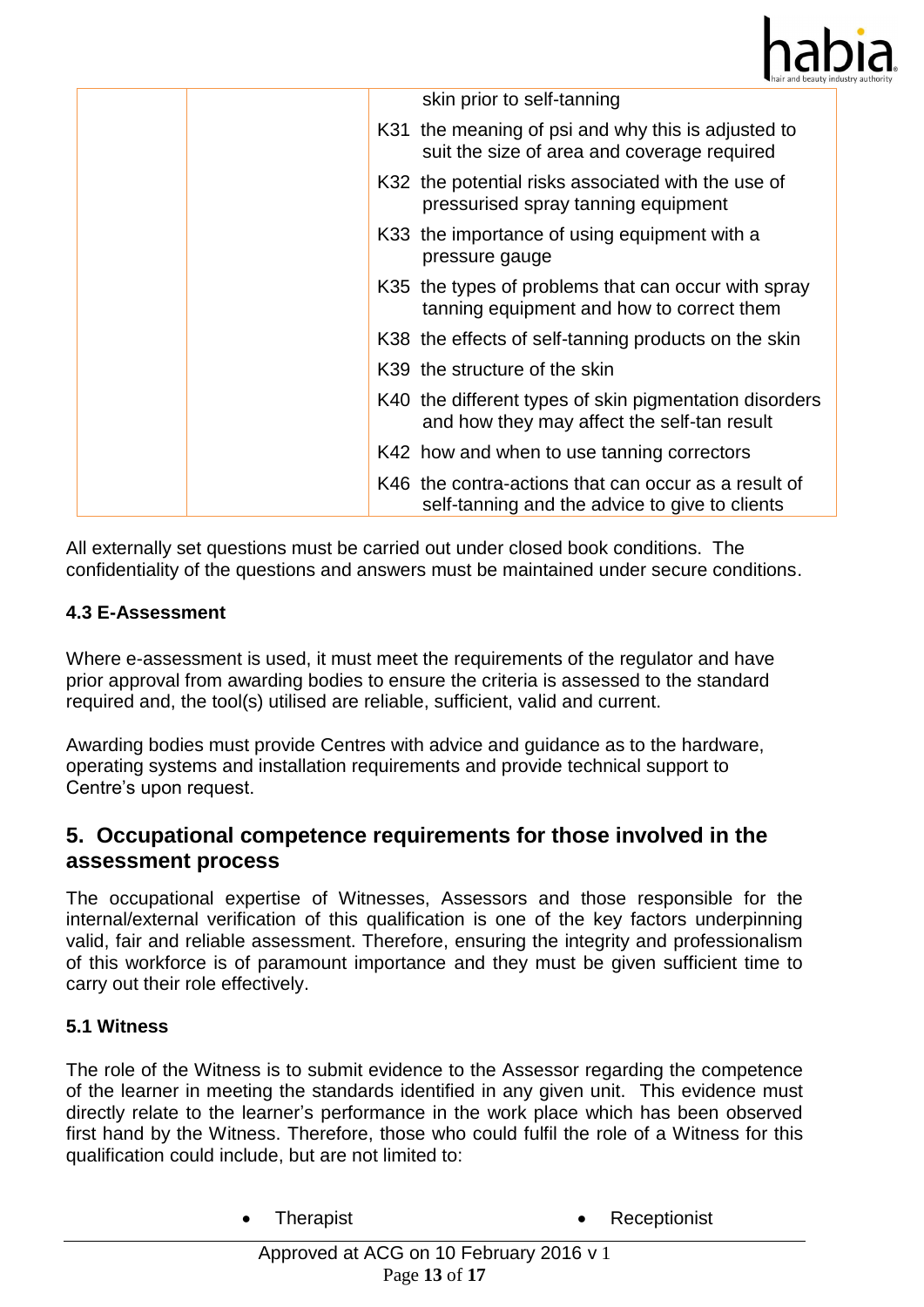

- Salon manager **Calon Exercise** Verifier
- 

It is not necessary for Witnesses to hold an assessor qualification as it is the responsibility of the Assessor to make the final assessment decision(s) about the acceptability of all evidence submitted, regardless of source.

## **5.2 Assessor**

The Assessor must hold, or be working towards; a valid assessor's qualification based on LSIS, formally LLUK, Learning and Development National Occupational Standards (2010):

- Learning and Development Unit 9D Assess workplace competence using direct methods; or
- Learning and Development Unit 9DI Assess workplace competences using direct and indirect methods; or
- Level 3 Certificate in Assessing Vocational Achievement (QCF); or
- Level 3 Award in Assessing Competence in the Work Environment (QCF)

Or hold one of the following

- A1 Assess candidates using a range of methods; or
- D32/33 Assess candidate performance, using differing sources of evidence

**NB:** Holders of A1 and D32/33 qualifications must work to the reviewed National Occupational Standards for Learning and Development.

The assessor must also be:

| <b>Occupationally</b><br>competent        | The Assessor must hold:<br>• SVQ 2 in Beauty Therapy at SCQF Level 5 or equivalent and one of the<br>above assessor awards                                                                                                                                                                                                                                                                                   |                                        |
|-------------------------------------------|--------------------------------------------------------------------------------------------------------------------------------------------------------------------------------------------------------------------------------------------------------------------------------------------------------------------------------------------------------------------------------------------------------------|----------------------------------------|
|                                           | The Assessor must have sufficient operational experience within the<br>beauty therapy industry that can be evidenced, is current and relevant to<br>the unit(s) being assessed. Experience could be gained through time in a<br>role in the beauty therapy industry which could include, but is not limited to:<br><b>Therapist</b><br>$\bullet$<br>Specialist/Nail Technician<br>$\bullet$<br>Salon manager | <b>Trainer</b><br>Lecturer<br>Verifier |
| <b>Familiar with the</b><br>qualification | The Assessor must have an in-depth technical knowledge of the<br>qualification, units and standards of competencies required. They must be<br>able to interpret current working practices, technologies and products<br>within the area of work and be committed to upholding the integrity of the<br>qualification.                                                                                         |                                        |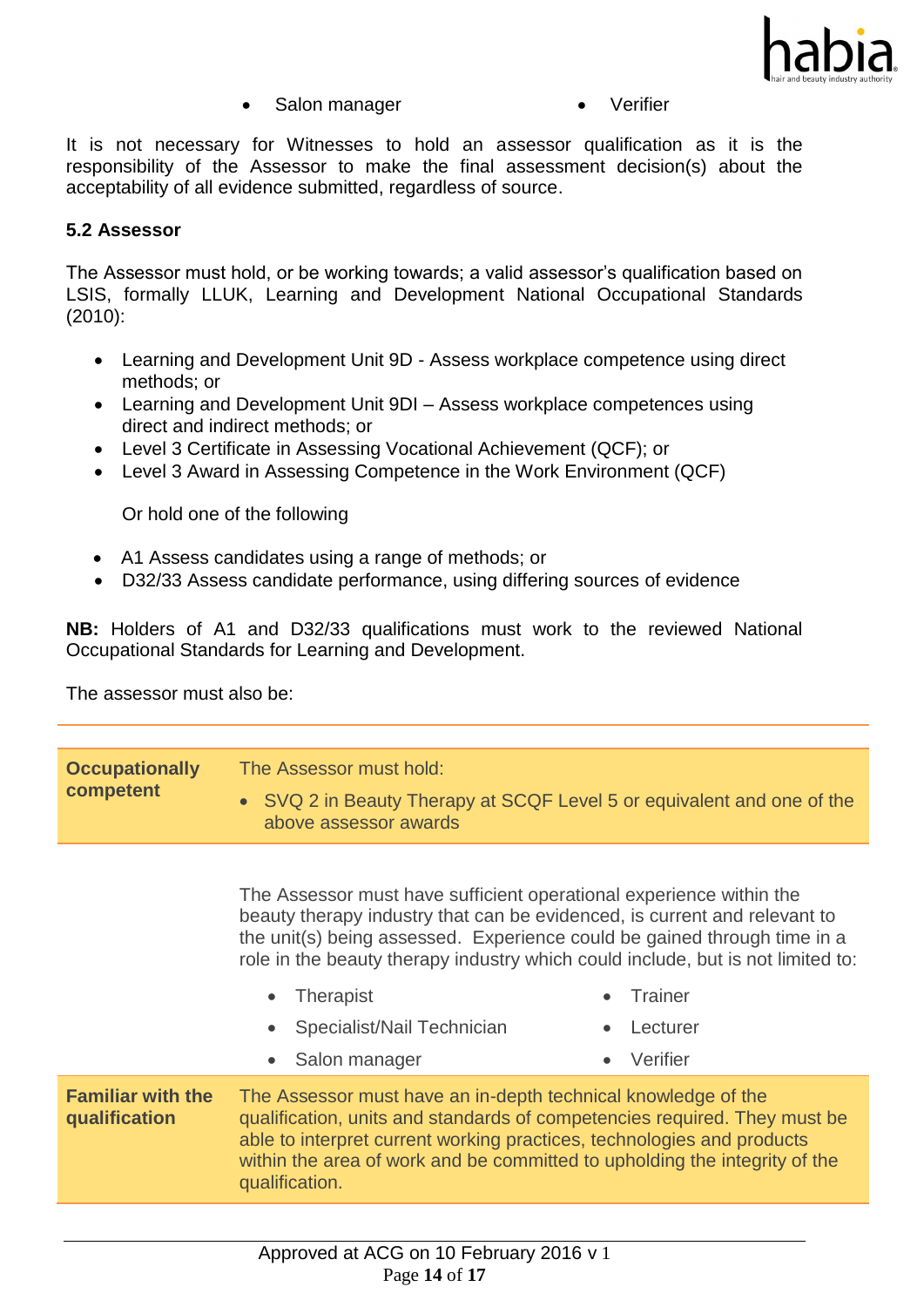

| <b>Credible</b> | The Assessor should have access to, and be engaging with, continuous<br>professional development activities in order to keep up to date with<br>developments and any issues relevant to the qualification and/or its units.<br>These may include those offered by the awarding body or other recognised<br>and relevant providers in the sector. |
|-----------------|--------------------------------------------------------------------------------------------------------------------------------------------------------------------------------------------------------------------------------------------------------------------------------------------------------------------------------------------------|
|                 | A minimum of 30 hours CPD is required per annum $(1st September – 31st$<br>August) which must be demonstrated through a personal development plan<br>(PDP) or as a reflective diary. Responsibility for CPD is the individual's, not<br>the centre they work for.                                                                                |

#### **Assessors**

Awarding bodies may approve individuals to assess this qualification who have not yet achieved their assessor's qualification. However, these individuals must be working towards the qualification and meet the other requirements. Should an unqualified Assessor be used they must be fully supported and have their assessment decisions countersigned by a qualified Assessor to ensure the learner has achieved the required standard.

#### **5.3 Internal Verifier**

The Internal Verifier must hold a valid assessor qualification and hold or be working towards a verifier's qualification based on LSIS, formally LLUK, Learning and Development National Occupational Standards (2010):

Assessing qualifications:

- Learning and Development Unit 9D Assess workplace competence using direct methods; or
- Learning and Development Unit 9DI Assess workplace competences using direct and indirect methods; or
- Level 3 Certificate in Assessing Vocational Achievement (QCF); or
- Level 3 Award in Assessing Competence in the Work Environment (QCF); or
- A1 Assess candidates using a range of methods; or
- D32/33 Assess candidate performance, using differing sources of evidence.

Verifying qualifications:

- Learning and Development Unit 11 Internal Quality Assurance; or
- Level 4 Award in the Internal Quality Assurance of Assessment Processes and Practice (QCF); or
- V1 Conduct Internal Quality Assurance of the Assessment Process; or
- D34 Internally Verify the Assessment Process.

**NB:** Holders of A1, D32/33, V1 and D34 qualifications must work to the reviewed National Occupational Standards for Learning and Development.

The Internal Verifier must also be:

| <b>Occupationally</b> | The Internal Verifier must hold:                                   |
|-----------------------|--------------------------------------------------------------------|
| competent             | • SVQ 2 in Beauty Therapy at SCQF Level 5 or equivalent and one of |
|                       | Annroved at ACG on 10 February 2016 y 1                            |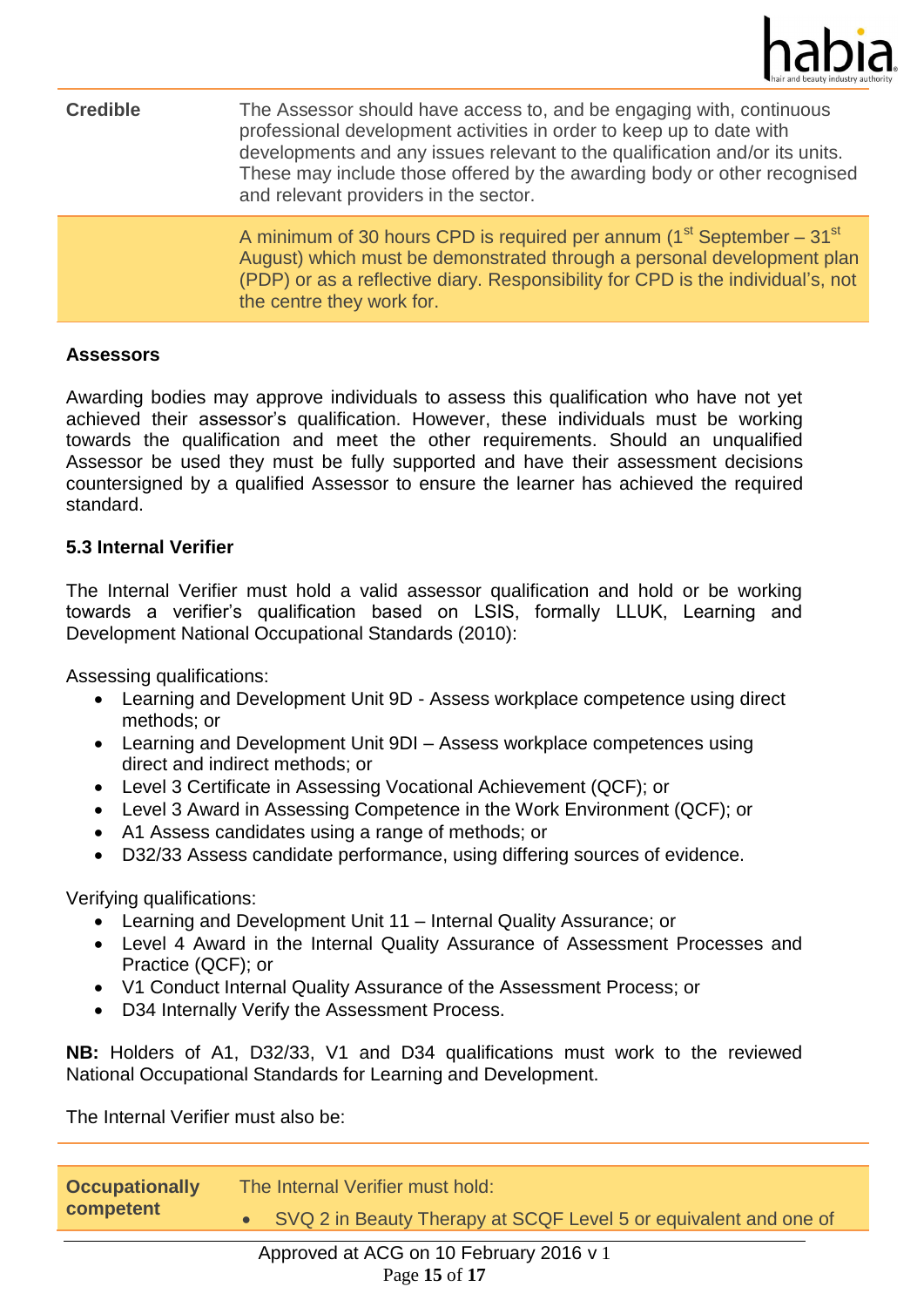

the above assessor and verifier awards

The Internal Verifier must have sufficient operational experience within the beauty therapy industry that can be evidenced, is current and relevant to the qualification. This must be of sufficient depth to be effective and reliable when verifying judgements about assessor's assessment processes and decisions.

**Familiar with the qualification** The Internal Verifier must have an in-depth knowledge of the qualification, units and standards of competencies required. They must be committed to upholding the integrity of the qualification.

**Credible** The Internal Verifier should have access to, and be engaging with, continuous professional development activities in order to keep up to date with developments and any issues relevant to the qualification and/or its units. These may include those offered by the awarding body or other recognised and relevant providers in the sector.

> A minimum of 30 hours CPD is required per annum  $(1<sup>st</sup> September - 31<sup>st</sup>)$ August) which must be demonstrated through a personal development plan (PDP) or as a reflective diary. Responsibility for CPD is the individual's, not the centre they work for.

#### **Internal Verifiers**

Awarding bodies may approve individuals to verifying this qualification who have not yet achieved their verifier's qualification. However, these individuals must be working towards the qualification within and meet the other requirements. Should an unqualified Internal Verifier be used they must be fully supported and have their decisions countersigned by a qualified Internal Verifier to ensure the learner has achieved the required standard.

## **5.4 External Verifier**

The External Verifier must hold, a valid assessor and verifier qualification and hold or be working toward a valid external verifier qualification based on LSIS, formally LLUK, Learning and Development National Occupational Standards (2010):

Assessing qualifications:

- Learning and Development Unit 9D Assess workplace competence using direct methods; or
- Learning and Development Unit 9DI Assess workplace competences using direct and indirect methods; or
- Level 3 Certificate in Assessing Vocational Achievement (QCF); or
- Level 3 Award in Assessing Competence in the Work Environment (QCF); or
- A1 Assess candidates using a range of methods; or
- D32/33 Assess candidate performance, using differing sources of evidence.

Verifying qualifications:

- Learning and Development Unit 12 External Quality Assurance; or
- Level 4 Award in the External Quality Assurance of Assessment Processes and Practice (QCF), or
- Level 4 Certificate in Leading the External Quality Assurance of Assessment Processes and Practice (QCF); or